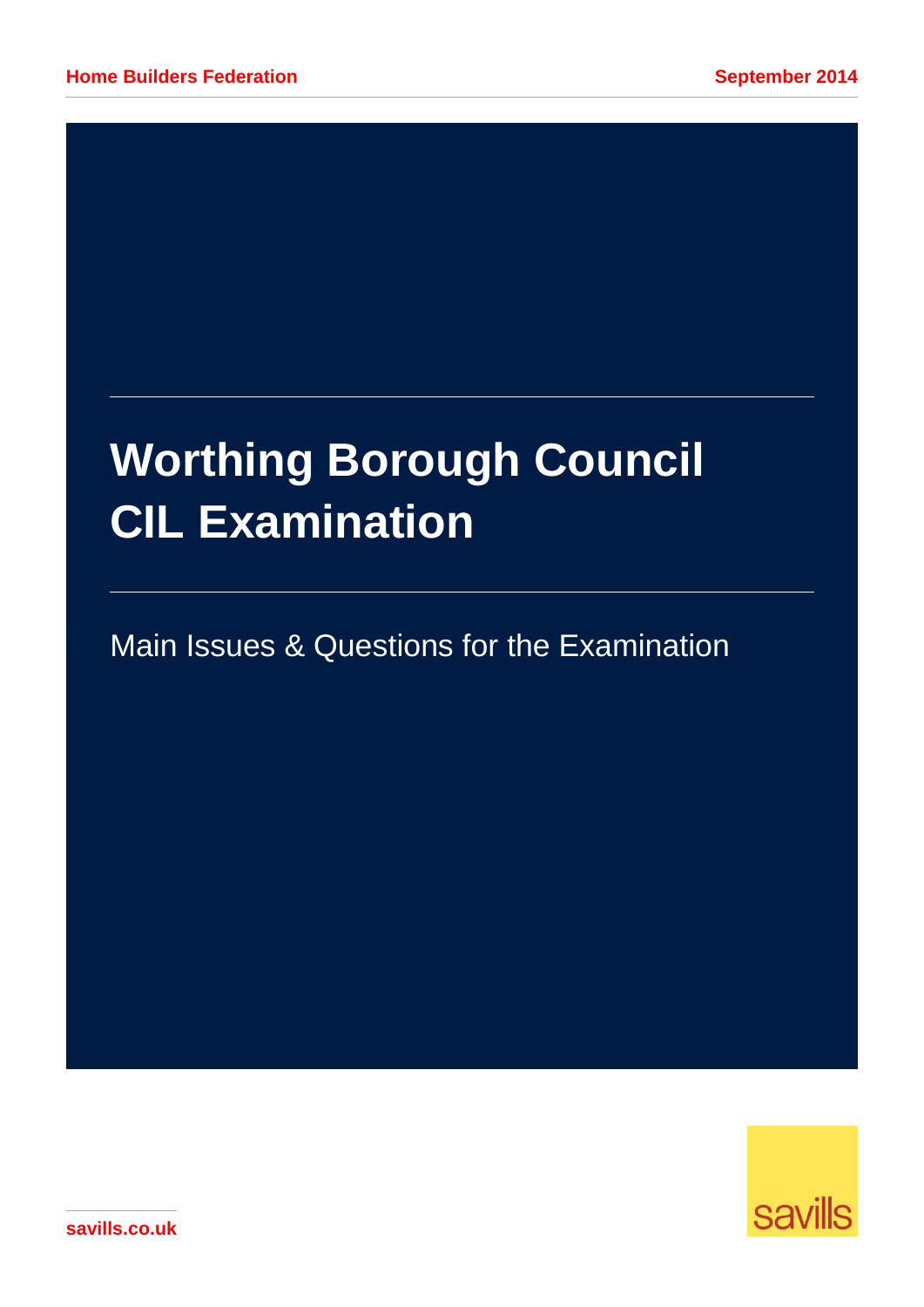Savills on behalf of the Home Builders Federation



 $\blacktriangleleft$ 

### **Contents**

|  |  | <b>Introduction</b> |
|--|--|---------------------|
|  |  |                     |

#### $\overline{a}$ i. **Main Is**

|      | ssues & Questions |  |
|------|-------------------|--|
|      |                   |  |
|      |                   |  |
|      |                   |  |
|      |                   |  |
|      |                   |  |
| 1.6. |                   |  |
| 1.7. |                   |  |
|      |                   |  |
|      |                   |  |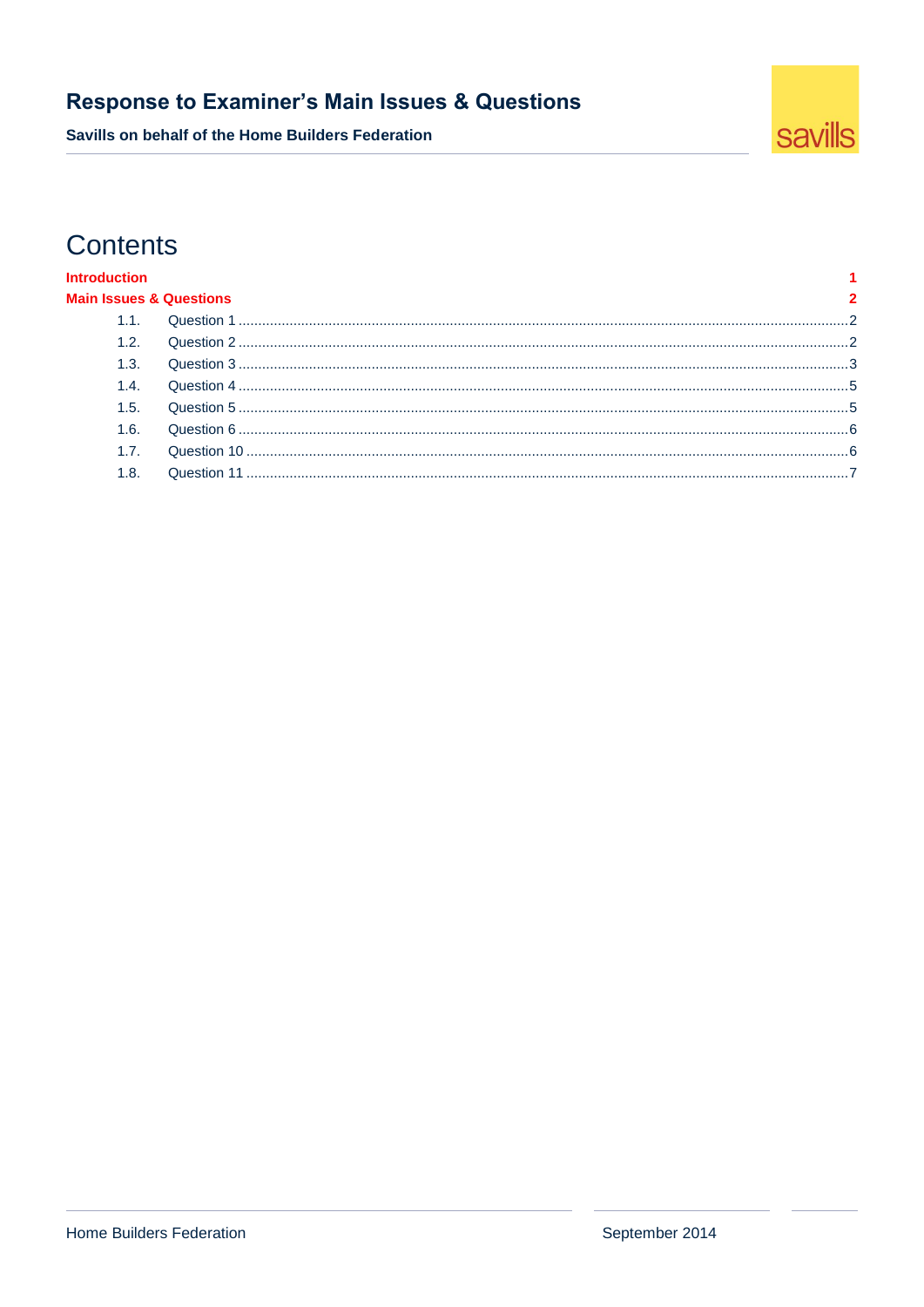**Savills on behalf of the Home Builders Federation**



### <span id="page-2-0"></span>Introduction

This statement is submitted by Savills (UK) Limited in respect of the Worthing Borough Council ("WBC") Community Infrastructure Levy ("CIL") Examination, on behalf of the Home Builders Federation ("HBF").

The purpose of this statement is to set out our responses to the specific questions in the Main Issues and Questions for the Examination document<sup>1</sup>. It is intended to supplement the comments previously submitted to WBC and does not reiterate our representations submitted to the Draft Charging Schedule consultation<sup>2</sup>.

Our clients' particular comments relate to the proposed rates for residential development.

 $<sup>1</sup>$  July 2014</sup>

<sup>2</sup> CD04-9 Savills representation the HBF Consortium, April 2014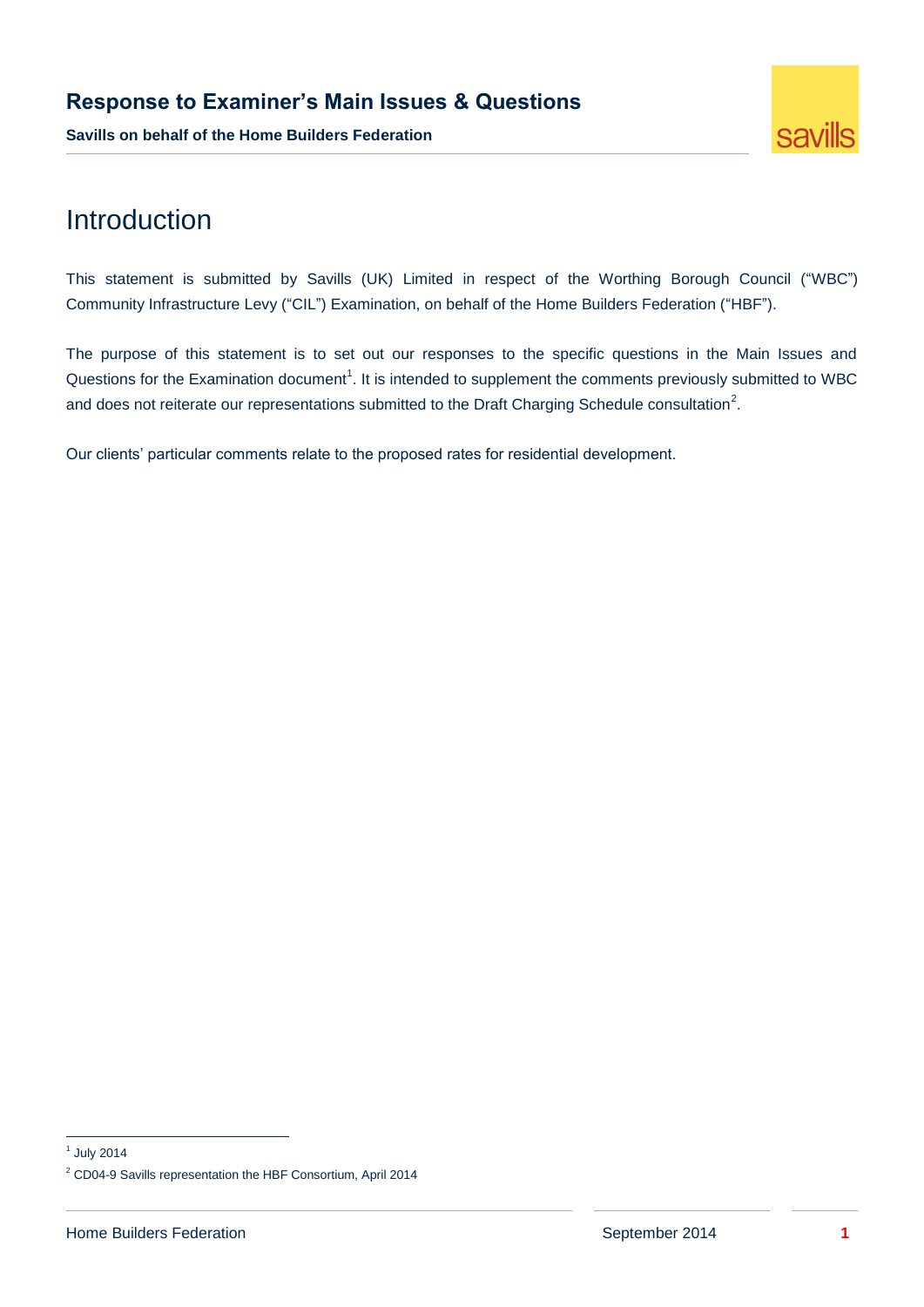**Savills on behalf of the Home Builders Federation**



### <span id="page-3-0"></span>Main Issues & Questions

#### <span id="page-3-1"></span>**1.1. Question 1**

1.1.1. The WBC CIL Viability Assessment  $(VA)^3$  was produced prior to the amended CIL Regulations, the evidence and analysis of the land supply below demonstrates that the CIL rates will impact on the implementation of the development plan. Given this, the HBF do not consider that an '*appropriate balance'* has been struck.

#### <span id="page-3-2"></span>**1.2. Question 2**

- 1.2.1. The fundamental premise of viability is that, to enable delivery, sites must achieve a competitive land value for the landowner and provide developers the required return on investment, otherwise development will be stifled. It is therefore of paramount importance that the Benchmark Land Value (BLV) used to assess the capacity of sites to support a CIL rate is set at an appropriate level.
- 1.2.2. The VA<sup>4</sup> correctly makes reference to paragraph 173 of the NPPF which highlights the importance of taking into account local policy requirements. We therefore question why the uplift in land has been amended from 60% to 50%, particularly as no changes in local policy requirements or market conditions have occurred that would result in a lower land value being acceptable to a landowner. It is therefore our opinion that this assumption (50% of uplift in value) is low when considered in a market context and would not result in land being released for development.
- 1.2.3. WBC makes reference to the Shinfield Manor appeal decision as the justification for a 50:50 uplift split. However, this was based on the site specifics of that case and we would caution WBC from applying this case to a range of typologies without supporting market evidence. A view supported in the Southwark CIL Revised Draft Charging Schedule Examination where the Examiner made the following observation –

*"Nevertheless, where RLV is used to determine viability, the results need to be sense checked against market evidence" 5*

<sup>3</sup> WBC CIL Viability Assessment, Nationwide CIL Service, October 2013

<sup>4</sup> Paragraph 3.18, Viability Assessment, NCS, October 2013

<sup>5</sup> Paragraph 28, CDEIP13, Interim Findings by the Examiner, B J Sims, August 2014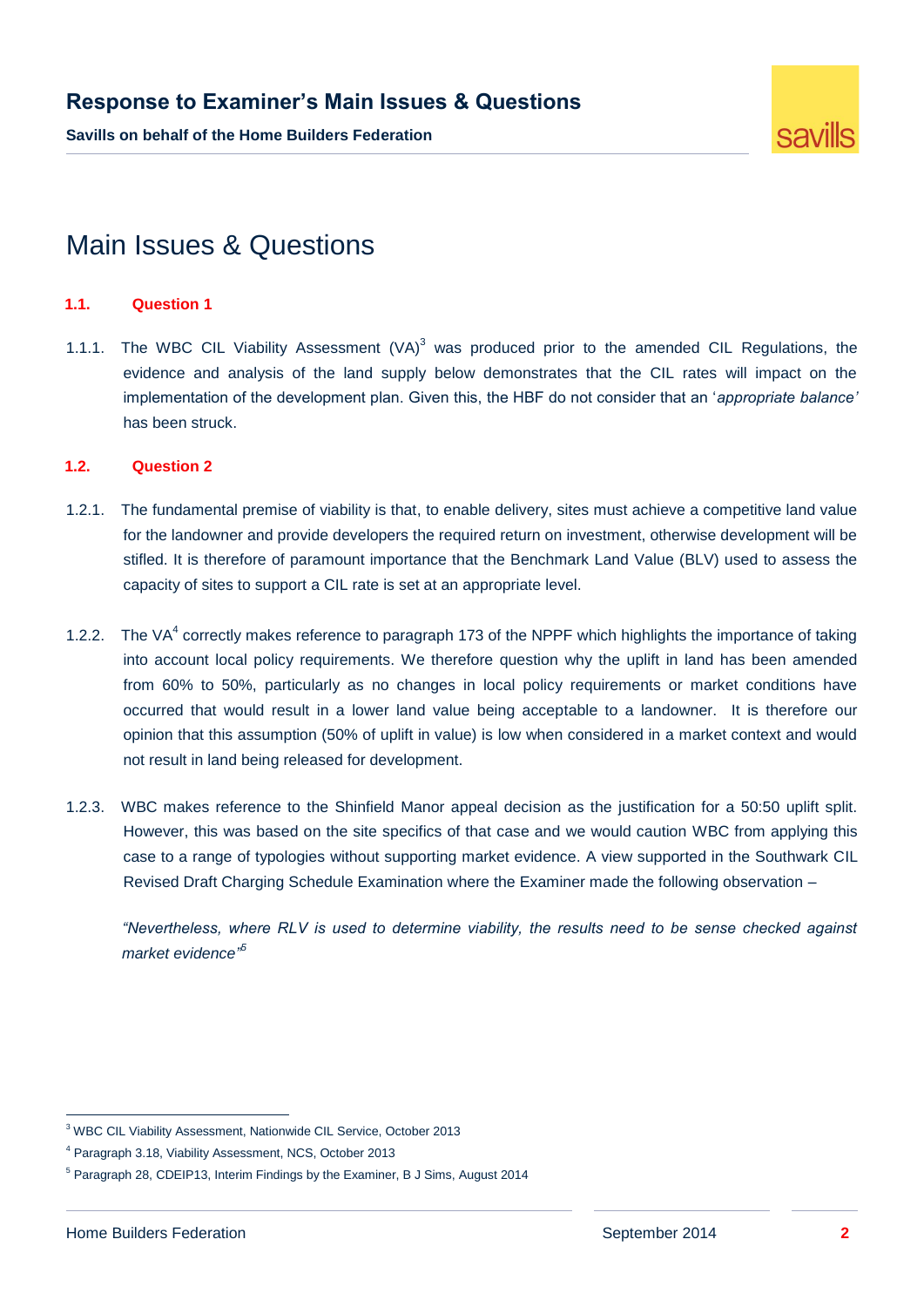**Savills on behalf of the Home Builders Federation**

1.2.4. The VA states that the resulting threshold values have been checked against comparable evidence<sup>6</sup>, however, this has not been made available. We would therefore ask that WBC make this supporting evidence available. This is essential as the adoption of an incorrect BLV for comparison against the viability testing will over-estimate the capacity for CIL.

#### <span id="page-4-0"></span>**1.3. Question 3**

The HBF is concerned that £500 per dwelling is insufficient to cover the most basic of residual "site mitigation" Section 106 requirements. This is important and needs to be considered by WBC, as in some locations the proposed CIL rate combined with policy costs and elevated Section 106 contributions (in excess of that tested) would render schemes unviable; which, as CIL is non-negotiable, will put the delivery of affordable housing at jeopardy.

#### **Is the first Draft Regulation 123 List consistent with the Development Contributions Draft SPD?**

- 1.3.1. The CIL Guidance states that *"When a charging authority introduces the levy, section 106 requirements should be scaled back to those matters that are directly related to a specific site"<sup>7</sup>* . It is therefore important that WBC considers the combined total impacts of CIL, Section 106 agreements and Section 278 agreements to ensure that the proposed CIL rates do not threaten the viability of the sites and scale of development identified in the development plan.
- 1.3.2. We welcome the publication of a Developer Contributions Draft SPD<sup>8</sup>. However, the SPD does not appear to scale back contributions. For example, it notes that if a major housing development took place where there is no capacity for additional school places a planning obligation may be required to secure funding (page 16). However, the Modified Draft Regulation 123 list includes 'state education facilities'. As such, WBC would be prevented from using Section 106 contributions to secure 'education'. WBC should therefore review both documents to ensure that this potential for 'double dipping' and uncertainty is removed.

 $\overline{a}$ 

savills

<sup>&</sup>lt;sup>6</sup> Page 16, Viability Assessment, NCS, October 2013

<sup>7</sup> Paragraph 097, Reference ID 25-097-20140612, CIL Guidance (2014)

 $8$  March 2014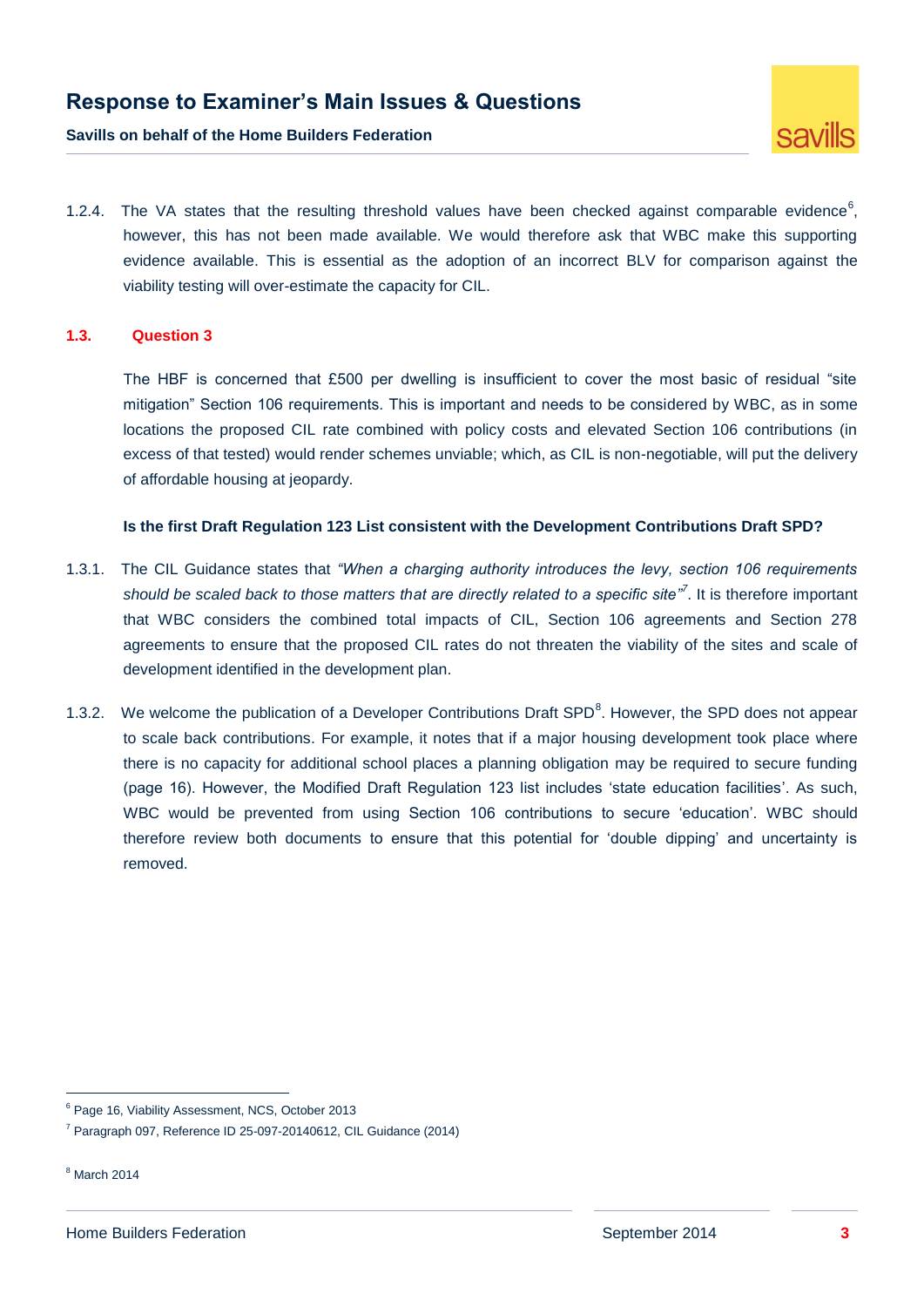

**Savills on behalf of the Home Builders Federation**

- 1.3.3. The items currently listed on the Modified Draft Regulation 123 list (CD05-3) are broad ranging and indicate types of infrastructure rather than specific projects. This raises two points:
	- i) A number of site specific items are excluded. It is therefore anticipated that these items will be delivered through Section 106;
	- ii) Any projects that are within those 'types' of infrastructure on the list will not be able to be funded via Section 106 contributions, where five or more are required to be pooled or have already been secured since April 2010.
- 1.3.4. We would therefore recommend that WBC ensure that they understand the implications of Section 106 pooling post-CIL and its impact on their intended delivery mechanism for infrastructure.

#### **Historic Section 106 Information**

1.3.5. The PPG confirms that a Charging Authority's approach to Section 106 contributions should be set out at examination and that background evidence on funds collected in recent years should be provided $^9$ . To date no evidence has been provided by WBC. We have therefore reviewed a number of recent approvals  $(1<sup>st</sup>$ April 2013 –  $31<sup>st</sup>$  August 2014) and the related Section 106 agreements:

|  |  |  |  |  |  | Table 1 – Review of Section 106 costs on approved applications |
|--|--|--|--|--|--|----------------------------------------------------------------|
|--|--|--|--|--|--|----------------------------------------------------------------|

| <b>Application</b><br><b>Reference</b> | <b>Description</b>         | <b>Affordable</b><br>housing | <b>Total S106 Costs</b> | S106 costs per<br>dwelling |
|----------------------------------------|----------------------------|------------------------------|-------------------------|----------------------------|
| AWDM/0501/12                           | 132 dwellings, 1265sqm     | 27%                          | £285,329 + Section 278  | £2.161                     |
|                                        | foodstore                  |                              | agreement               |                            |
| AWDM/0184/14                           | 42 dwellings               | 16%                          | £276,901                | £6,592                     |
| AWDM/0055/13                           | 38 dwellings<br>dav<br>and | 23.7%                        | £354,537                | £9,329                     |
|                                        | care unit                  |                              |                         |                            |
| AWDM/1483/12                           | 16 dwellings               | $0\%$                        | £101,738                | £6,358                     |
| AWDM/0518/12                           | 154 dwellings              | 30%                          | £335,998                | £2,181                     |
|                                        | 2,38sqm retail unit        |                              |                         |                            |

*Source: WBC Website*

1.3.11. Based upon the above, it is recommended that a minimum of £3,000 per dwelling is included for Section 106 costs and the ambiguous nature of the draft Regulation 123 list is reconciled.

<sup>9</sup> Paragraph 018, Reference ID 25-018-20140612, PPG CIL Guidance, September 2014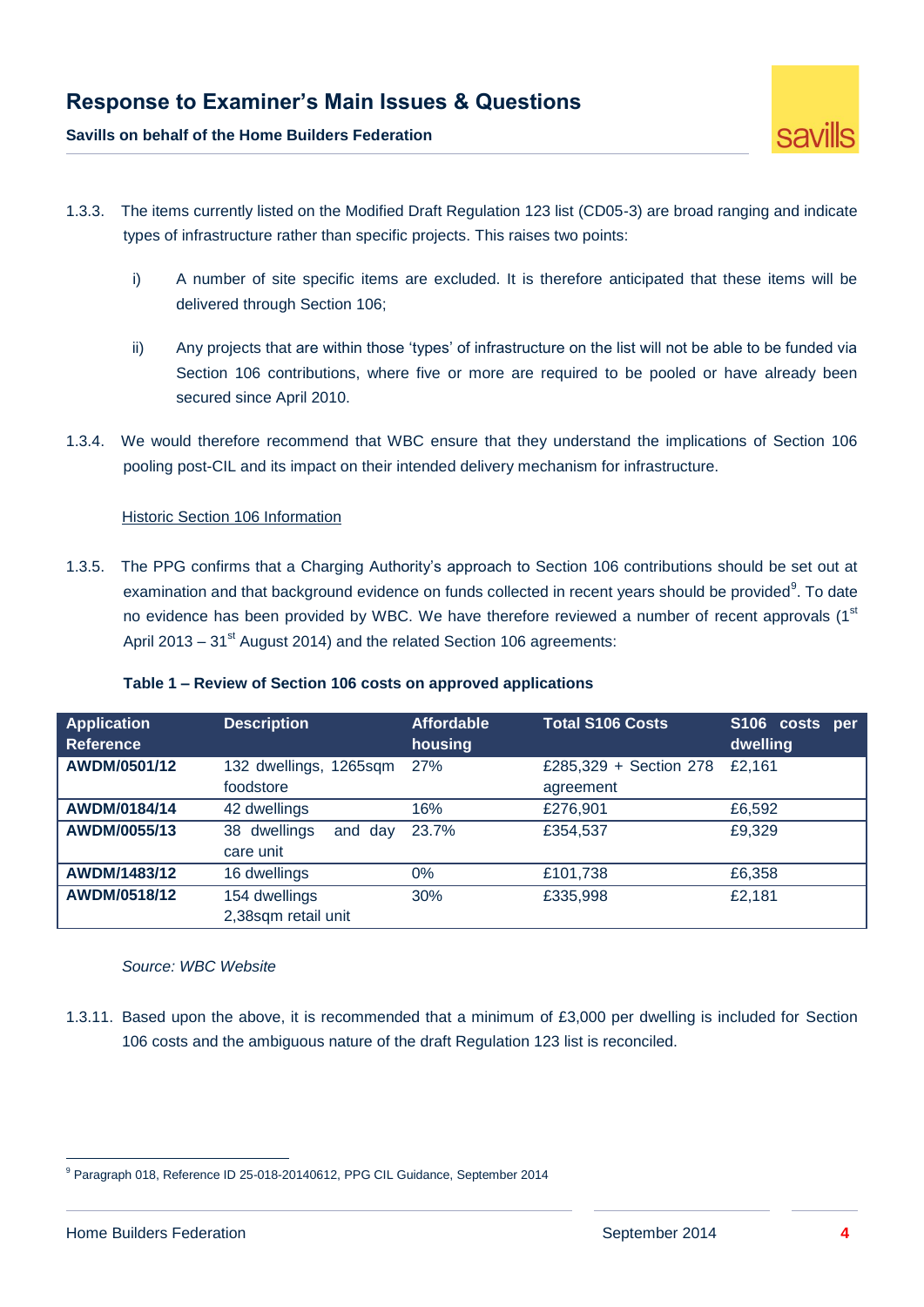**Savills on behalf of the Home Builders Federation**



#### <span id="page-6-0"></span>**1.4. Question 4**

1.4.1. Whilst we broadly agree with the land values stated on a price per hectare analysis, we disagree with the application of this in calculating the site value on a pro-rata basis as this dilutes the value per plot on the higher value scenarios.

#### <span id="page-6-1"></span>**1.5. Question 5**

- 1.5.1. Given the essentially urban nature of Worthing, it is likely that brownfield and regeneration areas will deliver a significant proportion of new residential housing. A view confirmed in Appendix 2 of examination document CD06-02. We are therefore concerned that no abnormal costs associated with developments of this nature have been included in the viability testing.
- 1.5.2. The HBF is concerned to note that the VA, prepared by NCS acknowledges that abnormal costs associated with brownfield development have **not** been modelled*<sup>10</sup>* .
- 1.5.3. The PPG Guidance makes it clear that viability testing *"should reflect a selection of the different types of*  sites included in the relevant plan...the focus should be in particular on strategic sites on which the relevant *Plan relies and those sites (such as brownfield sites) where the impact of the levy is likely to be most significant."<sup>11</sup>* It is therefore essential that finer-grain analysis is undertaken of brownfield sites to ensure that the impact of CIL has been appropriately tested. This is particularly important as the list of sites at Appendix 2 (CD06-02) are primarily brownfield.
- 1.5.4. We note that in their response WBC comment that the "*value ascribed to existing use for the purpose of benchmarking in brownfield development situations use a low value brownfield use"*. However the list at Appendix 2 demonstrates that not all sites are low value brownfield sites. We would therefore ask that this is reviewed by WBC.

<sup>10</sup> Paragraph 4.17, WBC CIL Viability Assessment, October 2013

<sup>11</sup> Paragraph 019, Reference ID 25-019-20140612, PPG CIL Guidance, September 2014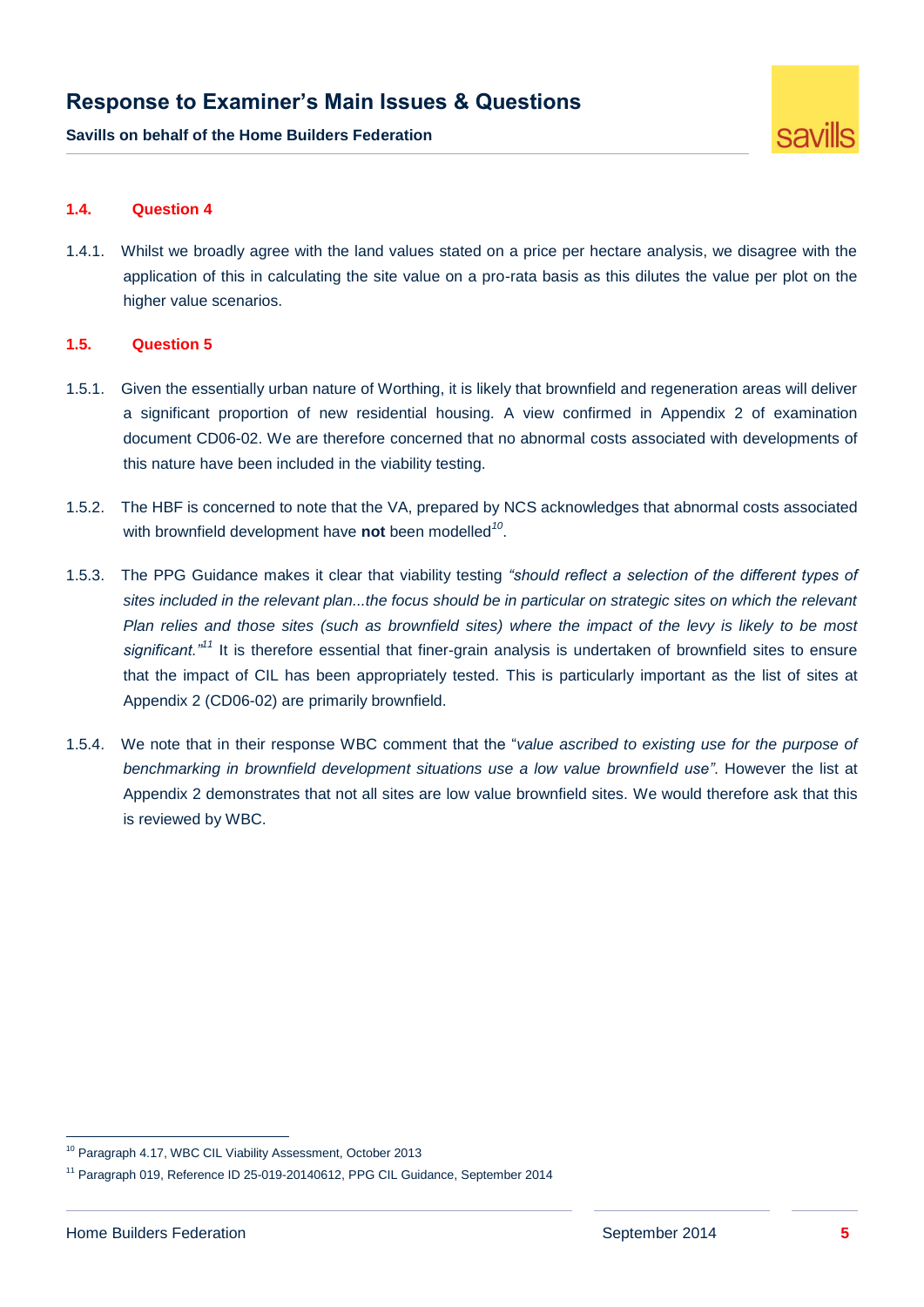**Savills on behalf of the Home Builders Federation**



#### <span id="page-7-0"></span>**1.6. Question 6**

1.6.1. We believe that the proposed CIL would make the redevelopment of land in residential use unviable, with the value of this type of land likely to be above the adopted benchmarks within the district. WBC acknowledge that "*given the very tightly drawn boundary around Worthing and the lack of available land for development it is inevitable that there will be many competing demands placed on land that may be available".* WBC agree that some development would involve redevelopment of existing residential land. The VA shows that out of the 15 examples of this type of development, only 4 are viable (not allowing for any abnormal costs) this clearly demonstrates that implying the CIL rate on residential development on land currently in residential use is unviable.

#### <span id="page-7-1"></span>**1.7. Question 10**

1.7.1. The PPG CIL Guidance clearly states that *"If the evidence shows that the areas includes a zone, which could be a strategic site, which has low, very low or zero viability, the charging authority should consider setting a low or zero levy rate in that area. The same principle should apply where the evidence shows similarly low viability for particular types and/or scales of development."* The HBF is therefore concerned that despite the VA clearly indicating that there is limited capacity to pay CIL in the low value areas that a flat residential rate of £100 per sq m has been proposed.

| Maximum Residential CIL Rates per Sqm          |                                                          |                                       |                                              |                                    |                                   |
|------------------------------------------------|----------------------------------------------------------|---------------------------------------|----------------------------------------------|------------------------------------|-----------------------------------|
| <b>Charging Zone/Base</b><br><b>Land Value</b> | <b>Mixed</b><br><b>Residential</b><br><b>Development</b> | <b>High Rise</b><br><b>Apartments</b> | <b>Low Rise</b><br>Apartment<br><b>Block</b> | <b>Executive</b><br><b>Housing</b> | <b>Suburban</b><br><b>Housing</b> |
| 1 Low                                          |                                                          |                                       |                                              |                                    |                                   |
| Greenfield                                     | £96                                                      | $-£1,144$                             | $-£256$                                      | £137                               | £73                               |
| <b>Brownfield</b>                              | $-E48$                                                   | $-E1,199$                             | $-£310$                                      | -£9                                | $-E62$                            |
| Market Comparable                              | $-E64$                                                   | $-£1.205$                             | $-£315$                                      | $-E25$                             | $-E77$                            |
| 2 Medium                                       |                                                          |                                       |                                              |                                    |                                   |
| Greenfield                                     | £292                                                     | £397                                  | £208                                         | £309                               | £275                              |
| <b>Brownfield</b>                              | £132                                                     | £321                                  | £131                                         | £146                               | £124                              |
| Market Comparable                              | $-E32$                                                   | £244                                  | £55                                          | $-£39$                             | $-E32$                            |
| 3 High                                         |                                                          |                                       |                                              |                                    |                                   |
| Greenfield                                     | £302                                                     | £360                                  | £611                                         | £271                               | £419                              |
| <b>Brownfield</b>                              | £142                                                     | £286                                  | £538                                         | £105                               | £268                              |
| <b>Market Comparable</b>                       | $-£17$                                                   | £211                                  | £464                                         | $-£59$                             | £117                              |

#### **Table 2 – VA Results**

*Source: WBC CIL VA, October 2013*

1.7.2. We would also draw attention to the fact that the viability evidence shows that using 'Market Comparable' BLVs significantly reduces the ability of sites to support a CIL rate in all value areas. We would therefore ask WBC to explain why this evidence has been disregarded in the setting of the CIL rates.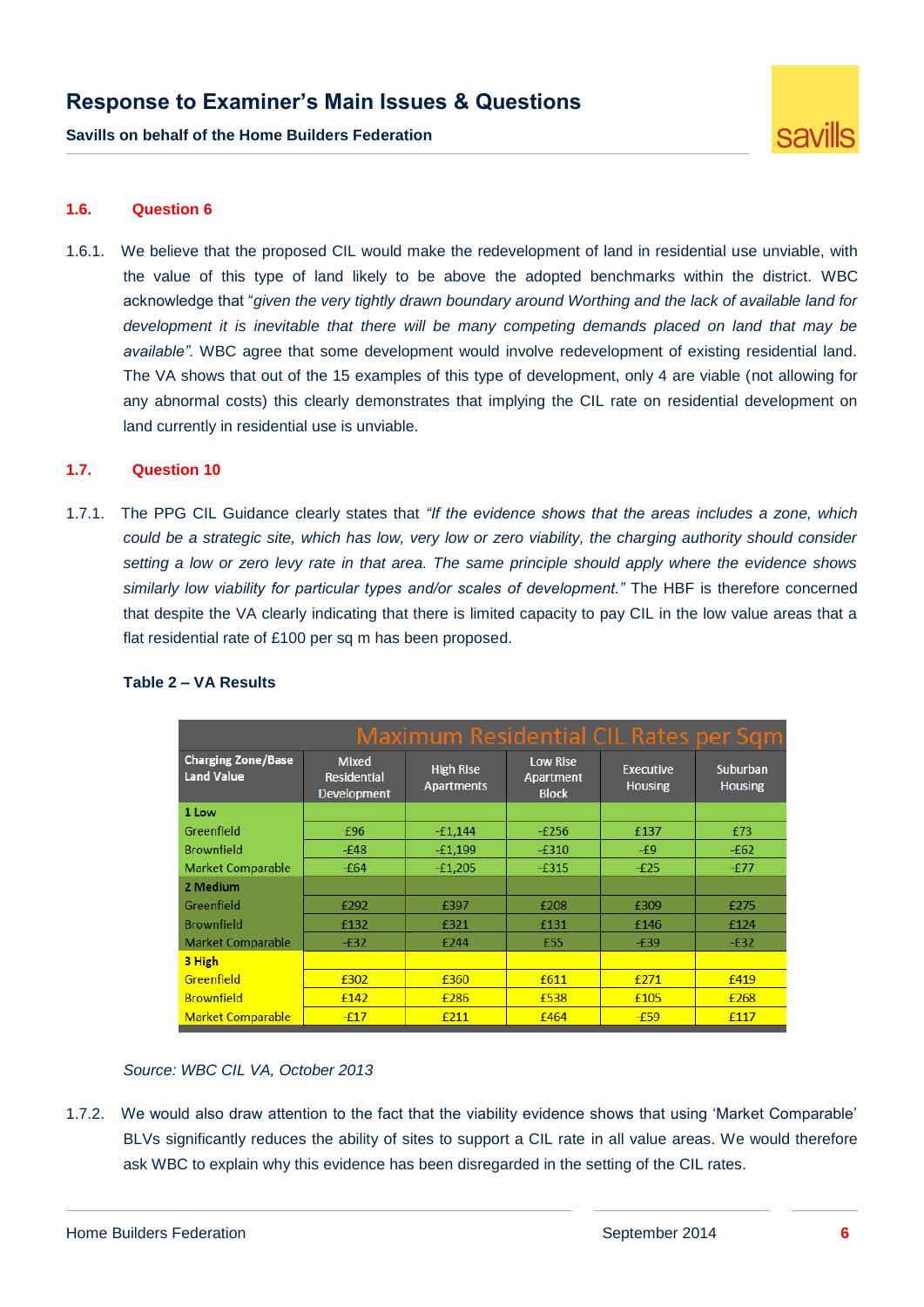**Savills on behalf of the Home Builders Federation**



#### <span id="page-8-0"></span>**1.8. Question 11**

- 1.8.1. In respect of the housing supply identified in the Borough, we note that WBC's response (CD06-02) highlighted that a full review of the SHLAA needs to be undertaken. There is subsequently a risk that development in the low value areas that would otherwise have come forward for development will be stifled by the proposed CIL rates. Furthermore, the need to review the SHLAA and make further formal housing allocations indicates that the CIL rates **must** be set at a level that is viable across all value areas. The HBF is therefore of the view that the present *"appropriate available evidence"* does not enable WBC to *"explain how their proposed levy rate or rates will contribute towards the implementation of the relevant Plan and support development across their area."<sup>12</sup>*
- 1.8.2. The proposed CIL rate (£100 per sq m) combined with Section 106 and policy costs would render some schemes unviable. There is subsequently a real threat that both total housing numbers and the delivery of affordable housing will be threatened. A point that is further highlighted by the recent evidence of affordable housing delivery provided by WBC in CD06-02:

| <b>Ref</b>   | <b>Total dwellings</b><br>approved | <b>Affordable housing</b><br>approved | <b>Affordable Housing</b><br>as % of total |
|--------------|------------------------------------|---------------------------------------|--------------------------------------------|
| 11/275/OUT   | 700                                | 210                                   | 30%                                        |
| AWDM/363/11* | 265                                | 53                                    | 20%                                        |
| AWDM/365/11* | 36                                 | 0                                     | $0\%$                                      |
| AWDM/521/12  | 117                                | 17                                    | 14%                                        |
| AWDM/680/11  | 29                                 | 11                                    | 38%                                        |
| AWDM/55/13   | 38                                 | 9                                     | 24%                                        |
| <b>TOTAL</b> | 1.185                              | 300                                   | 25%                                        |

#### **Table 3 – Affordable Housing Delivery**

\* Note - these two applications are linked.

#### *Source: CD06-02*

1.8.3. This evidence highlights that WBC is already struggling to achieve its affordable housing policy (30%) in the Borough, with an average of 25% agreed using evidence of viability and/or consideration of the wider community benefits. This demonstrates that even prior to implementation of CIL some schemes are unable to meet both Section 106 and policy costs. The proposed CIL rate of £100 per sq m would further threaten the delivery of affordable housing.

<sup>12</sup> Paragraph 018, Reference ID 25-018-20140612, PPG CIL Guidance, September 2014